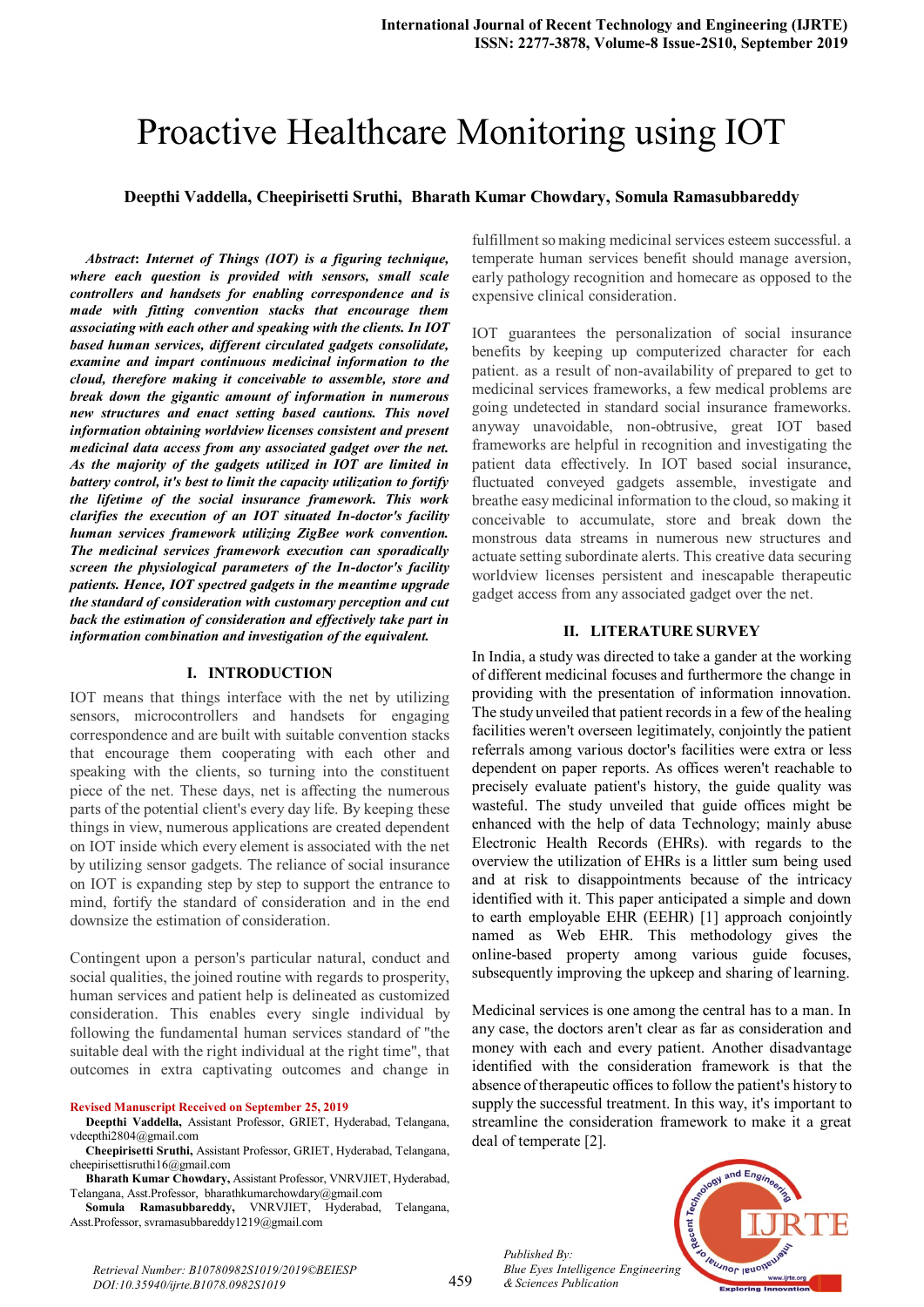This paper proposes a distributed computing fundamentally based methodology for gathering activity all the healing facility records from huge size to minimal size and in this manner it will keep up the patient's information underneath one rooftop. This methodology not exclusively diminishes the imposing business model of organization healing centers; anyway also ensure that the govt. run consideration offices to be honest to the patient network.

For In-healing center patients, clinical disintegration is a significant downside [3]. This paper offers the implementation and arrangement of remote viewing of in-patients inside the doctor's facility premises. The conveyed remote frameworks accumulate heartbeat and component immersion estimations from patients regularly. It also talks about the shot of WSNs for consideration in healing facilities.

The key quality of the Indian consideration framework is a direct result of its very much-prepared therapeutic laborers. Bound endeavors are made to support the standard of consideration situation [4]. This paper talks about the endeavors that are made to help the consideration framework and furthermore the results. It moreover gives the deficiency of therapeutic instrumentation security measures and furthermore the preventive advances that require to be taken consideration to help the standard of consideration in Asian country.

The expansion of matured populace and furthermore the wide predominance of shifted ceaseless sicknesses diode to the occasion of Tele-wellbeing frameworks [5]. It offers the considerable comprehension of wearable innovation for the remote consideration framework. the crucial arrangement of this system is to actualize a telephone patient watching by making utilization of wearable gadgets, remote correspondence and different sensors.

As indicated by the review, dominant part of the street mischances in Asian country square measure on account of the driver's evil wellbeing conditions respect viscous issues or alternate genuine wellbeing associated issues [6]. to thwart the street mischances and to supply the main thrust with moment medicinal office, a shrewd consideration watching framework issuggested. This method estimates physiological parameters respect temperature, beat rate, and so forth and transmit indistinguishable victimization sensible telephone to the Internet. In the event that any unusual qualities square measure got from the main thrust, specialists and transport officers is cautioned in regards to the driver's area.

The specialized upgrades in low battery-fueled system frameworks and medicinal detecting components empowered the work of remote sensor organizes in consideration [7]. It offers totally unique application circumstances in consideration and furthermore the difficulties worried in WSNs, with reference to attention and underlines fluctuated shields concerning the security of therapeutic learning and records changed examination challenges.

M-Health consolidates portable figuring, restorative sensors and correspondence innovations [8]. It displays the different

remote advances used in m-wellbeing respect GPRS, WLAN, ZigBee, Bluetooth and addresses some of the difficulties and future execution issues in these zones from the consideration motivation behind read.

In the ongoing years, the ascent in medicinal services applications requiring wearable advances are developing impressively. The therapeutic gadgets available to watch the life structures don't appear to be comfortable to wear [9]. It offers the occasion of comfortable to wear medicinal gadgets by integration chart, estimating framework and SpO2 sensors amid a solitary gadget.

Internet of Things could be a registering strategy, inside which each question is identified with one or promotion digital sensors, miniaturized scale controllers and handsets for engaging correspondence and is built with proper convention stacks that encourage the items or things act with each other and speak with the clients, in this way framing the constituent part of the net [10]. From the demeanor of key clients net of things discovers applications like e-wellbeing, sensible structures, helped living, sensible metering, security police examination, sensible stopping remote perception and predominant of data [11].

Internet of things has been upsetting the methods net works. Inside the near future billions of gadgets will be associated and speak with each other while not human mediation, creating incredible sum data} that gives people data and be prepared to administration various gadgets remotely [12]. Be that as it may, it experiences 2 issues: confined battery power and latencies related. The primary goal of the IOT thought is to append the things information with the net  $[13]$ . It presents numerous distinct models for the net of things bolstered its highlights. These models are same for every single net application and in this manner a similar will be utilized for building up various IOT applications. IOT is named as "Future net" [14]. IOT could be an arrangement of associating unambiguously accessible physical items with the net. It talks about the different components of IOT, its applications and key edges to the general public.

Remote gadget systems will be used in a few applications love exactitude horticulture, occasion perception, fiasco man-increase, and so forth. WSN data will be associated with the net by exploitation doors [15]. the net convention (IP) is utilized to create the property between the WSNs and accordingly the net. It shows the work alluding to gauges and answers for WSNs, in order to make Associate in Nursing IOT.

ZigBee convention is wide used in net of things for applications love sensible home, human services and Industrial computerization, and so on various remote correspondence conventions worship 802.11 and Bluetooth exist as of now. Still these remote systems confront some fundamental difficulties venerate control utilization, quantifiability. ZigBee is anticipated to beat the issues

undependable by neighborhood and Bluetooth [16]. Essentially, ZigBee is

*& Sciences Publication* 

*Published By:*



460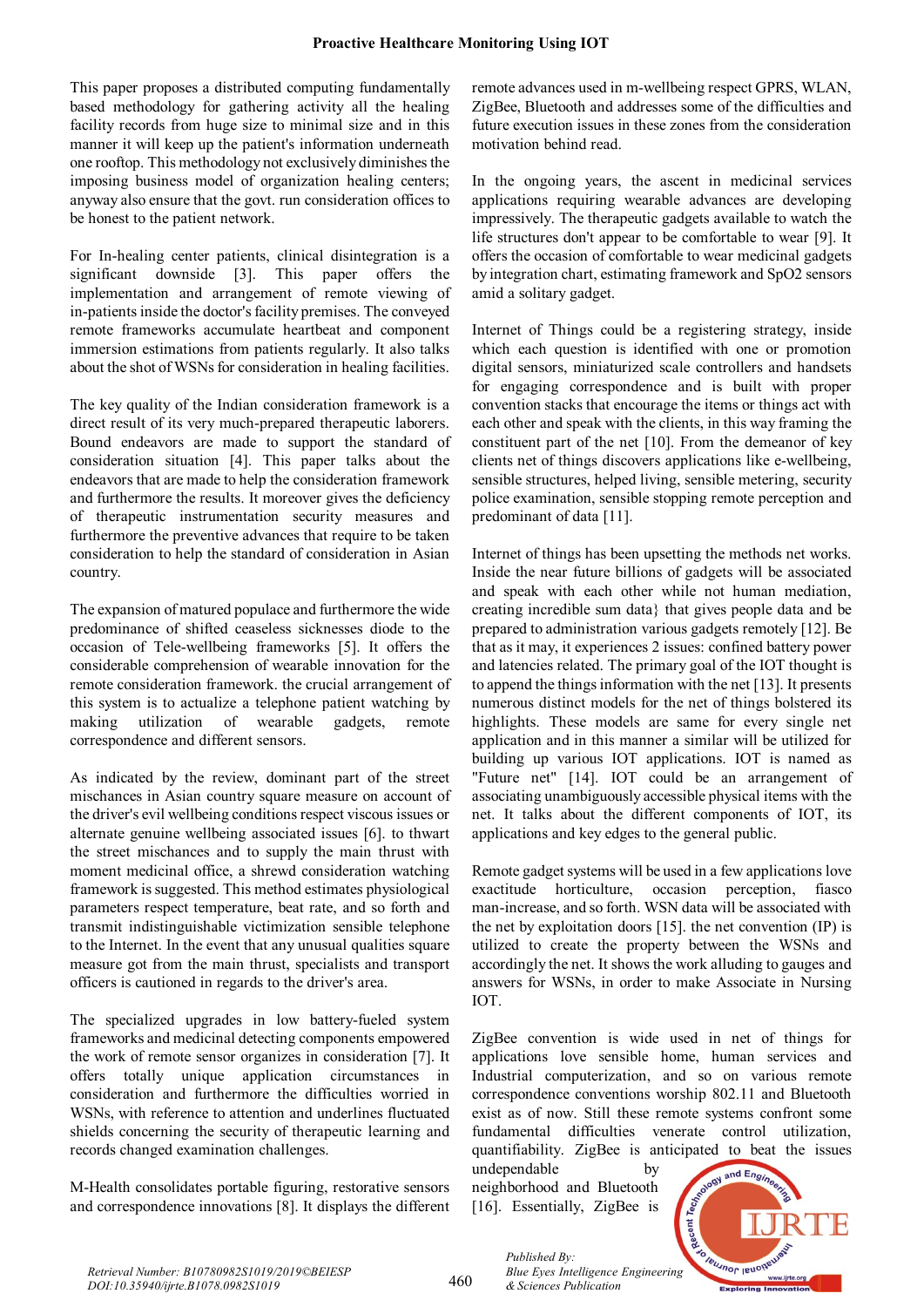utilized for remote individual space systems having low rate, and may work at low power and low esteem. This low power utilization is essentially a direct result of the rest mode task of complete gadgets.

In IOT house there exist a few innovation fundamentally based options for human services applications. From the available arrangements we'd jump at the chance to see the best means upheld the requirements and priorities of the real application [17]. It examinations organized framework building procedure to make cost-productive Health-IOT stages that improve the relating medicinal administrations, clinical consideration and remote perception to answer to new difficulties.

The reliance of human services on IOT is expanding step by step to help access to stress, enhance the standard of consideration and most altogether to constrain the estimation of consideration [18]. It talks about the uses of IOT in close to home social insurance to acknowledge magnificent medicinal services at least esteem. This work clarified in short anyway IOT capacities and the manner in which it's used related to remote and detecting methods to execute the required human services applications.

IOT based for the most part help frameworks assume a key job inside the development of therapeutic information frameworks, to fortify the guide framework trailing, following and perception of patients territory unit basic. In any case, on account of the lacking guide situation, therapeutic advances the possible devices can't meet steady precisely [19]. Amid this paper chiefly the job of IOT in help framework, the investment of IOT between the supportive examination and blessing practical applications are made reference to. Restorative consideration is one in everything about different applications inside which IOT will be utilized [20]. It dis-cusses the mechanical upgrades in IOT based generally help and surveys totally extraordinary system stages, applications and modern patterns in IOT based for the most part help. Further, it conjointly talks about the different security issues relate degreed proposes a savvy security model to limit the insurance chance.

In market, there exist assortment of answers for interfacing restorative gadgets to relate degree open system simply like the web [21]. anyway the issue here is the best approach to safeguard the assurance of restorative data. It conjointly shows the confinements and chances of executing IOT based generally e-Health administrations.

This paper records changed remote correspondence innovations possible for clinical conditions, with each one having particular reason including m-Health and e-Health [22]. NFC is utilized to envision the present wellbeing standing. Bluetooth is utilized to accumulate data from same space. 6LowPAN is utilized to picture the remaining of any space amid clinic exploitation any IPv6 gadget.

Distinctive wearable Various wearable gadgets appreciate tablets, great telephones, watches, and so forth assume a key job in IOT based for the most part help [23]. A wearable gadget based for the most part help framework is created for 2 applications particularly fire fighters perception and sportswoman execution in an encased situation. The favorable position here is that this framework will be used in totally extraordinary application conditions with base required alterations and subsequently the client will move with it exploitation gadgets like great telephone.

With the end goal to experience the physiological parameters of partner degree In-doctor's facility persistent on an intermittent premise, a medicinal services gifted is required. IOT wipes out the need for a social insurance proficient by giving present perception framework exploitation sensors, entryways and cloud to break down and store the data and convey it remotely to medicinal experts for extra examination [24]. In this manner, IOT approved gadgets in the meantime improve the standard of consideration with consistent perception relate degreed diminishes the estimation of consideration by golf shot a complete to the need for a therapeutic gifted return by at customary interims to effectively collaborate in data combination and investigation.

## **III. HARDWARE DETAILS**

A. Intel Galileo Generation 2

Intel Galileo Generation 2 board goes about as course to processthe got learning and it runs an online server to discuss the data with the cloud. it's given 400MHz, 32-bit Pentium configuration based single center, single strung Intel Quark microchip and prepared a 7-15 volts battery and comprises of 256 MB of RAM. Figure 1 delineates Intel Galileo Generation 2 micro-controller board and Table - I gives alternatives of the board.



Fig. 1: A board of Intel Galileo Generation 2

The Arduino IDE, that is running on prime of the Linux programming stack, is utilized to build up the predefined

portrays known as programming applications for the Galileo Galilei age 2, that is going about as course and



*Published By: Blue Eyes Intelligence Engineering & Sciences Publication*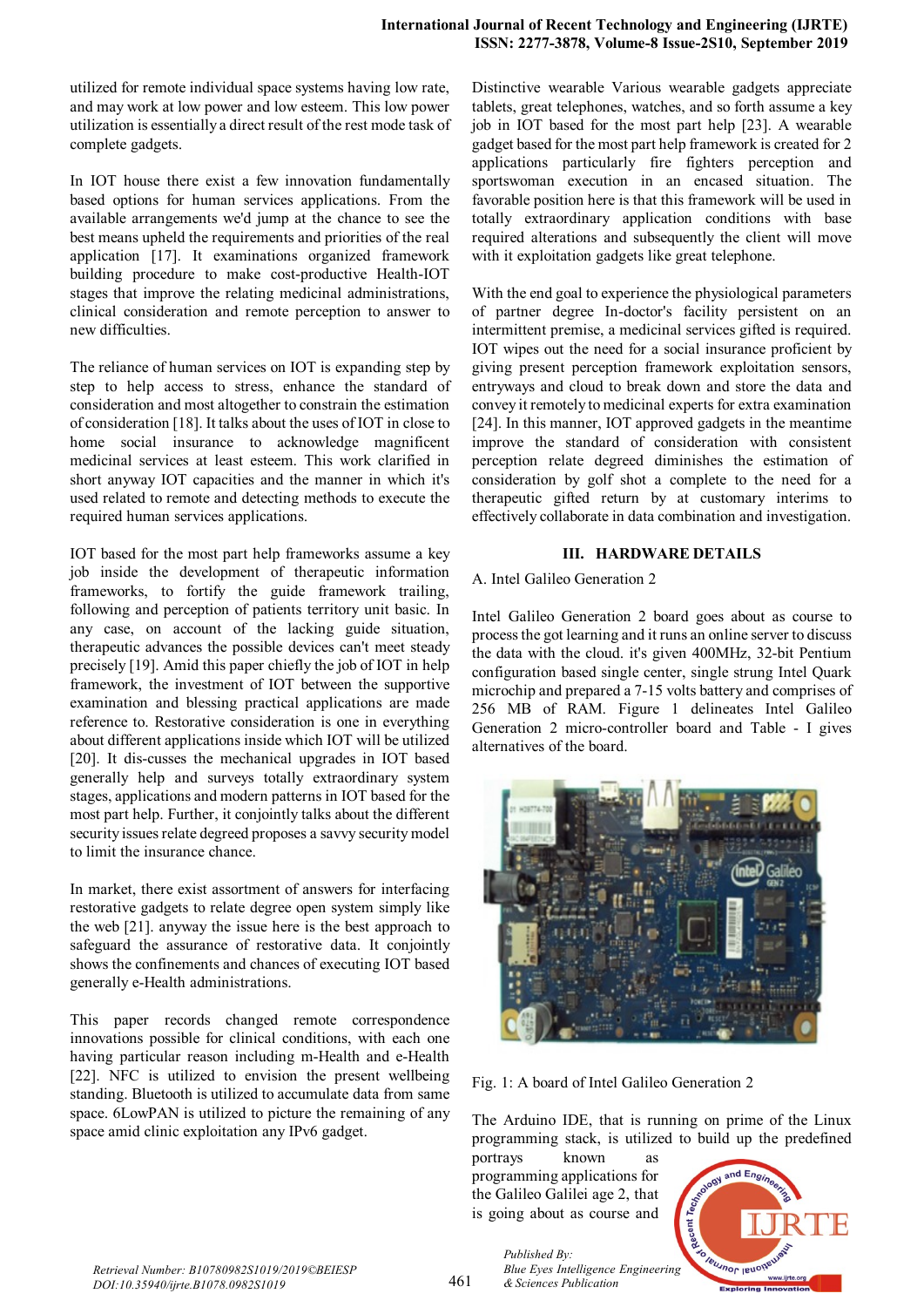#### **Proactive Healthcare Monitoring Using IOT**

are placed in into the passage by interfacing the six stick FTDI sequential link on Galileo Galilei to the offered USB attachment on the host framework. to work with the Galileo Galilei, FTDI drivers should be placed in. in the wake of creating and downloading the customized application into the Galileo Galilei, the sensor systems design themselves and course the data to the door, that is associated with the web by running the online server, all together that remote clients will get to the data.

| Parameter              | <b>Value</b>    |
|------------------------|-----------------|
| <b>RAM</b>             | 256 MB          |
| Flash Memory           | 512 KB          |
| <b>EEPROM</b>          | 11 KB           |
| Clock Frequency        | 400 MHz         |
| Supply voltage         | $7$ to $15$ V   |
| TX current consumption | $25 \text{ mA}$ |
| RX current consumption | $25 \text{ mA}$ |

TABLE I: Specifications of Intel Galileo Generation 2

This board underpins 10/100 MB ethernet interface to associate the door and to the online server. USB 2.0 customer port is associated with the host pc to program the board and USB 2.0 host ports region unit acclimated bolster gadgets like console and mass stockpiling gadgets. USB to six stick FTDI sequential link is utilized to get to the UNIX framework terminal on the host pc. smaller than normal Peripheral segment Interconnect express (PCIe) attachment is given on record-breaking low feature of the board to interface Wi-Fi cards to the board just. It contains an AD7298 12-bit ADC gadget. This finder hub is coordinated with Real clock (RTC) together with an elective 3V coin cell battery to work between the power cycles. On board reset catch is utilized to reset the portray running on the Galileo hub while not rebooting the code. reboot catch is utilized to initialise the product running on the Galileo hub.

#### B. XB24-B XBee S2 Modules

With the end goal to make work arrange, XBee Series 2 XB24-B modules, that help ZigBee work convention, are utilized. These XBee modules are associated with temperature sensor in order to test the patient data utilizing the 10-bit ADC. ZigBee convention works at two.4GHz unaccredited ism band, 2 mhz transfer speed with sixteen channels and each channel is isolated by five Mc. These modules comprise of microchip EM250 from ash Networks joins 12 mhz, XAP2b 16-bit microcontroller and 2.4 ghz IEEE 802.15.4 consistent RF handset that is production line made by Maxstream. The XBee Series two modules are appeared in the Figure 2.

Fig. 2: A sensor node X-Bee S2

The specifications for the XBee Series 2 modules are given in the Table II.

| Parameter              | <b>Value</b>    |
|------------------------|-----------------|
| <b>RAM</b>             | 5 KB            |
| Flash Memory           | 128 KB          |
| <b>EEPROM</b>          | 11 KB           |
| Clock Frequency        | <b>400 MHz</b>  |
| Supply voltage         | 2.1 to 3.6 V    |
| TX current consumption | $40 \text{ mA}$ |
| RX current consumption | 40 mA           |

TABLE II: Specifications of an X-Bee Series 2

Table III: Features of the X-Bee Series 2 modules [25].

C. XBee Adapter

The XBee connector is appeared in Figure 3. Before utilizing, the XBee modules should be arranged with suitable parameters. As XBee modules are made to be associated with the breadboard, a connector is expected to append it to the PC's USB port. Subsequent to interfacing the XBee modules to PC utilizing a connector, FTDI drivers should be

#### TABLE III: XBee Series 2 Features

| Parameter                   | <b>Value</b>                        |  |
|-----------------------------|-------------------------------------|--|
| <b>Transmit Power</b>       | 3 dBm                               |  |
| <b>Receiver Sensitivity</b> | $-96$ dBm                           |  |
| <b>Indoor Range</b>         | 40 <sub>m</sub><br>120 <sub>m</sub> |  |
| Outdoor RF LOS Range        |                                     |  |
| Firmware                    | ZigBee mesh                         |  |
| Analog input pins           |                                     |  |
| Digital input/output pins   | 11                                  |  |



Fig. 3: XBee adapter

introduced.

# *D. LM35 Temperature Sensor*



Fig. 4: A Temperature sensor LM35



*Retrieval Number: B10780982S1019/2019©BEIESP DOI:10.35940/ijrte.B1078.0982S1019*

*Published By: Blue Eyes Intelligence Engineering & Sciences Publication*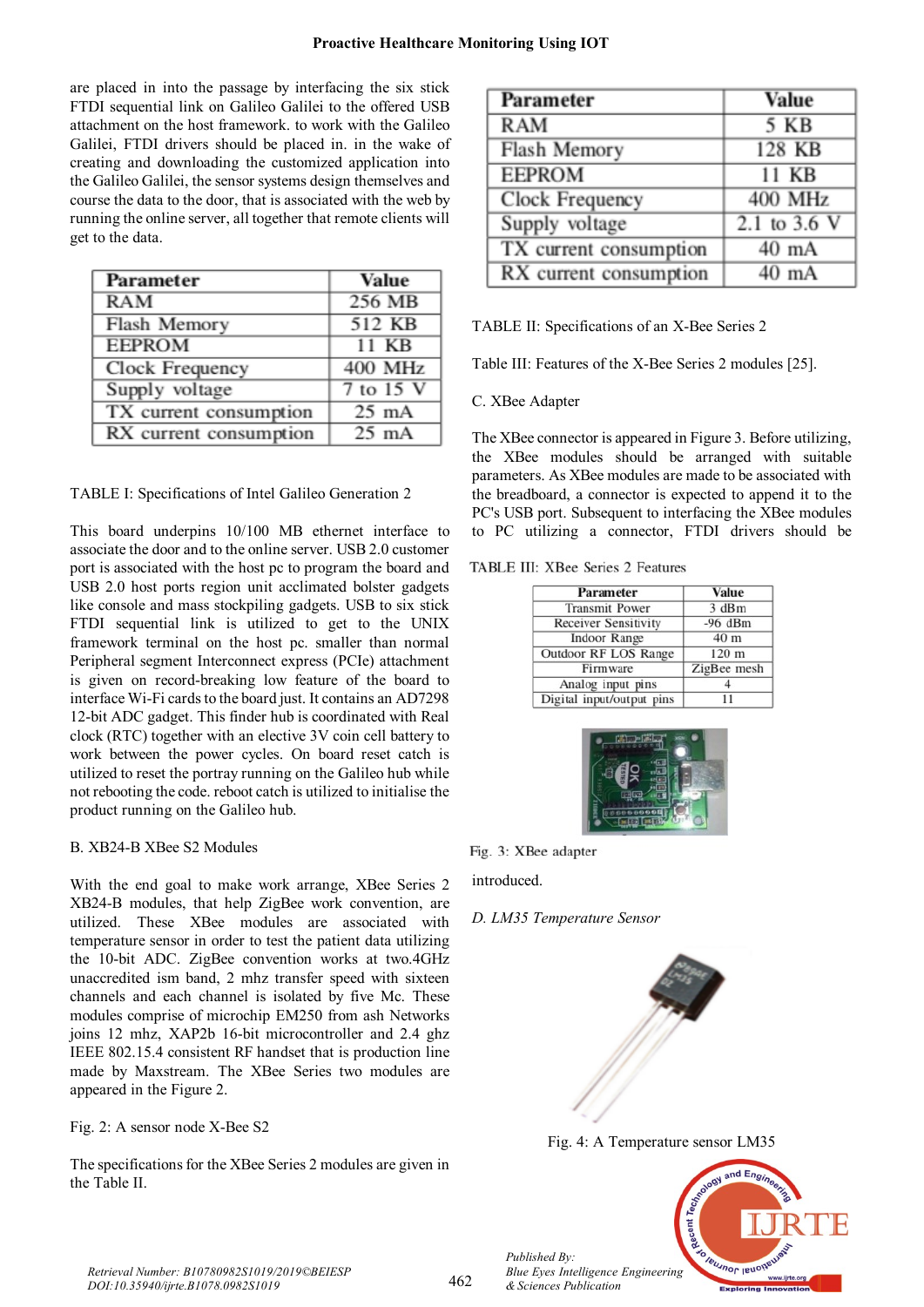LM35 is a right IC temperature sensor furnishing its yield tantamount with the temperature. It gives an edge over straight temperature sensor tag in degree kelvin, because of it's not fundamental to deduct a particular consistent voltage from the yield in order to ask the celsius temperature.

The attributes of the temperature locator territory unit appeared in Table IV.

TABLE IV: LM35 Temperature sensor specifications

## **Operation**

Temperature sensor is utilized to appraise the hotness or briskness of anyone. In medicinal services, utilizing temperature sensor data, the patient wellbeing condition is measurable. On the off chance that the temperature crosses particular limit, the Dr. is alarmed concerning a pertinent treatment of the patient.

• essentials to figure Temperature:

Temperature sensor might be a p-n intersection diode, produced with ISFET by utilizing CMOS tech-nology. The forward current for the contact diode is envisioned by condition 1

$$
V_f = \ln(I_f) \frac{nkT}{q} \tag{2}
$$

The fall over the p-n intersection diode relating to the temperature is given by condition 2. When the temperature finder is subjected to a consistent current supply, the produced voltage is corresponding to temperature.



And now as the temperature measured is proportional to the generated voltage given by equation 3

| <b>Sensor</b> model   | LM35                                                |
|-----------------------|-----------------------------------------------------|
| Manufacturer          | <b>Texas Instruments</b>                            |
| Supply Voltage        | 4 to 30 V                                           |
| Accuracy              | $\pm 0.5^{\circ}$ C                                 |
| Operating temperature | $-55\,^{\circ}\text{C}$ to $+150\,^{\circ}\text{C}$ |
| Sensitivity           | $10 \text{ mV}$ <sup>o</sup> C                      |
| Output max current    | $10 \text{ mA}$                                     |
| Output impedance      | $0.4$ Ohm                                           |

# **CTIONING OF HEALTHCARE SYSTEM**

**FUN**

Temperature sensors are associated with the XBee modules

$$
T = q \times \frac{V_f}{nk \times \ln I_f} \tag{3}
$$

utilizing ADC stick and in this way 10-bit ADC in advance with the outlined example rate inspects the temperature and along these lines the equivalent is transmitted to the portal at every five seconds (test rate). These transmitted examples are gathered by the passage through UART and required adjustments are performed to get the temperature esteem relating to the transmitted ADC esteem. At that point, this portal runs a web server to serve this temperature learning to the cloud.

The trial set up for the IoT gadget is appeared in Figure 5. This set up comprises of XBee module interfaced with LM35 temperature sensor.

Fig. 5: Setup of IOT device for healthcare

HEALTHCARE APPLICATION

| <b>Intel Patient Monitoring system</b> |                |                |             |  |
|----------------------------------------|----------------|----------------|-------------|--|
| Patient Details                        |                |                |             |  |
|                                        | <b>XBee ID</b> | Temperature(T) | Time stamp  |  |
|                                        | $1$   37       | 77.05          | 10:37:09 AM |  |
|                                        | $2$   54       | 77.13          | 10:37:10 AM |  |
|                                        | 3   52         | 77.07          | 10:37:11 AM |  |
|                                        | $4$ 4B         | 77.26          | 10:37:12 AM |  |





*Published By:*

*& Sciences Publication*